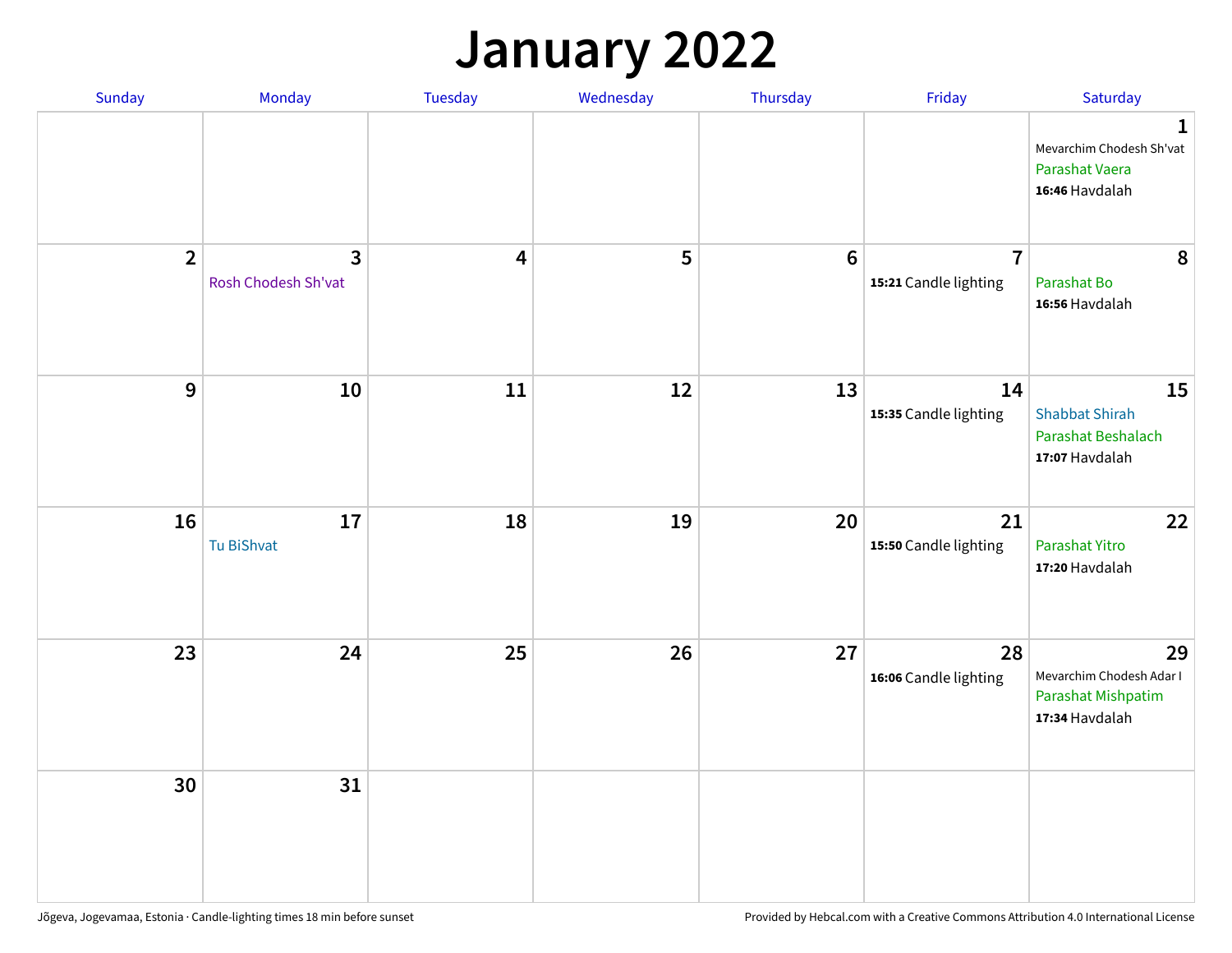# **February 2022**

| Sunday | Monday                  | <b>Tuesday</b>                      | Wednesday                             | Thursday | Friday                                           | Saturday                                                                                          |
|--------|-------------------------|-------------------------------------|---------------------------------------|----------|--------------------------------------------------|---------------------------------------------------------------------------------------------------|
|        |                         | $\mathbf{1}$<br>Rosh Chodesh Adar I | $\overline{2}$<br>Rosh Chodesh Adar I | 3        | $\overline{\mathbf{4}}$<br>16:24 Candle lighting | 5<br>Parashat Terumah<br>17:49 Havdalah                                                           |
| $6\,$  | $\overline{\mathbf{7}}$ | 8                                   | 9                                     | 10       | 11<br>16:41 Candle lighting                      | 12<br>Parashat Tetzaveh<br>18:05 Havdalah                                                         |
| 13     | 14                      | 15<br><b>Purim Katan</b>            | 16                                    | 17       | 18<br>16:58 Candle lighting                      | 19<br>Parashat Ki Tisa<br>18:21 Havdalah                                                          |
| 20     | 21                      | 22                                  | 23                                    | 24       | 25<br>17:16 Candle lighting                      | 26<br><b>Shabbat Shekalim</b><br>Mevarchim Chodesh Adar II<br>Parashat Vayakhel<br>18:37 Havdalah |
| 27     | 28                      |                                     |                                       |          |                                                  |                                                                                                   |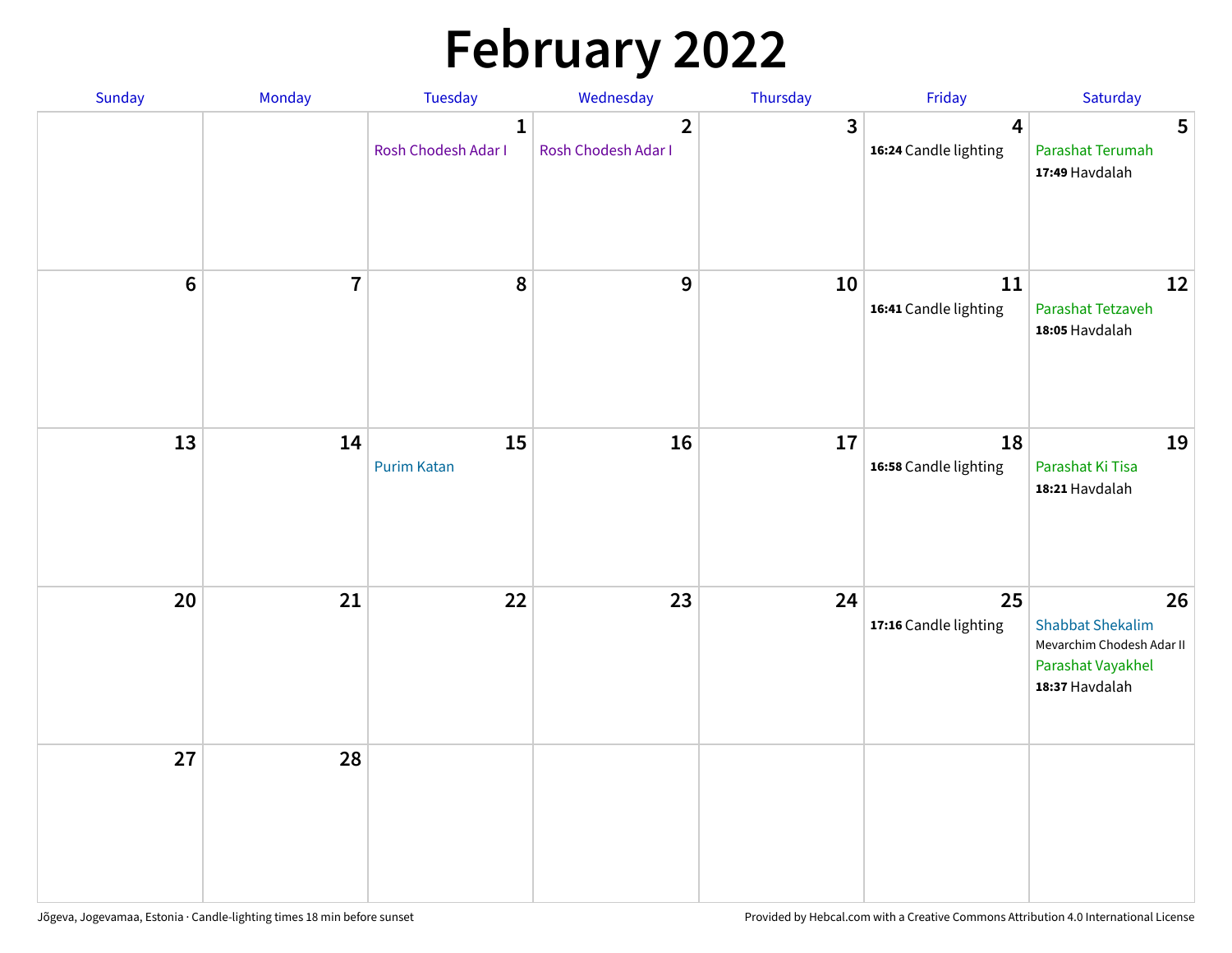## **March 2022**

| Sunday         | Monday         | Tuesday      | Wednesday                                                                         | Thursday                  | Friday                                              | Saturday                                                                                   |
|----------------|----------------|--------------|-----------------------------------------------------------------------------------|---------------------------|-----------------------------------------------------|--------------------------------------------------------------------------------------------|
|                |                | $\mathbf{1}$ | $\overline{2}$                                                                    | 3<br>Rosh Chodesh Adar II | 4<br>Rosh Chodesh Adar II<br>17:32 Candle lighting  | 5<br>Parashat Pekudei<br>18:53 Havdalah                                                    |
| $6\phantom{1}$ | $\overline{7}$ | 8            | $\mathbf{9}$                                                                      | 10                        | 11<br>17:49 Candle lighting                         | 12<br><b>Shabbat Zachor</b><br>Parashat Vayikra<br>19:09 Havdalah                          |
| 13             | 14             | 15           | 16<br>04:28 Fast begins<br>Ta'anit Esther<br>19:07 Fast ends<br><b>Erev Purim</b> | 17<br>Purim               | 18<br><b>Shushan Purim</b><br>18:05 Candle lighting | 19<br>Parashat Tzav<br>19:26 Havdalah                                                      |
| 20             | 21             | 22           | 23                                                                                | 24                        | 25<br>18:21 Candle lighting                         | 26<br><b>Shabbat Parah</b><br>Mevarchim Chodesh Nisan<br>Parashat Shmini<br>19:43 Havdalah |
| 27             | 28             | 29           | 30                                                                                | 31                        |                                                     |                                                                                            |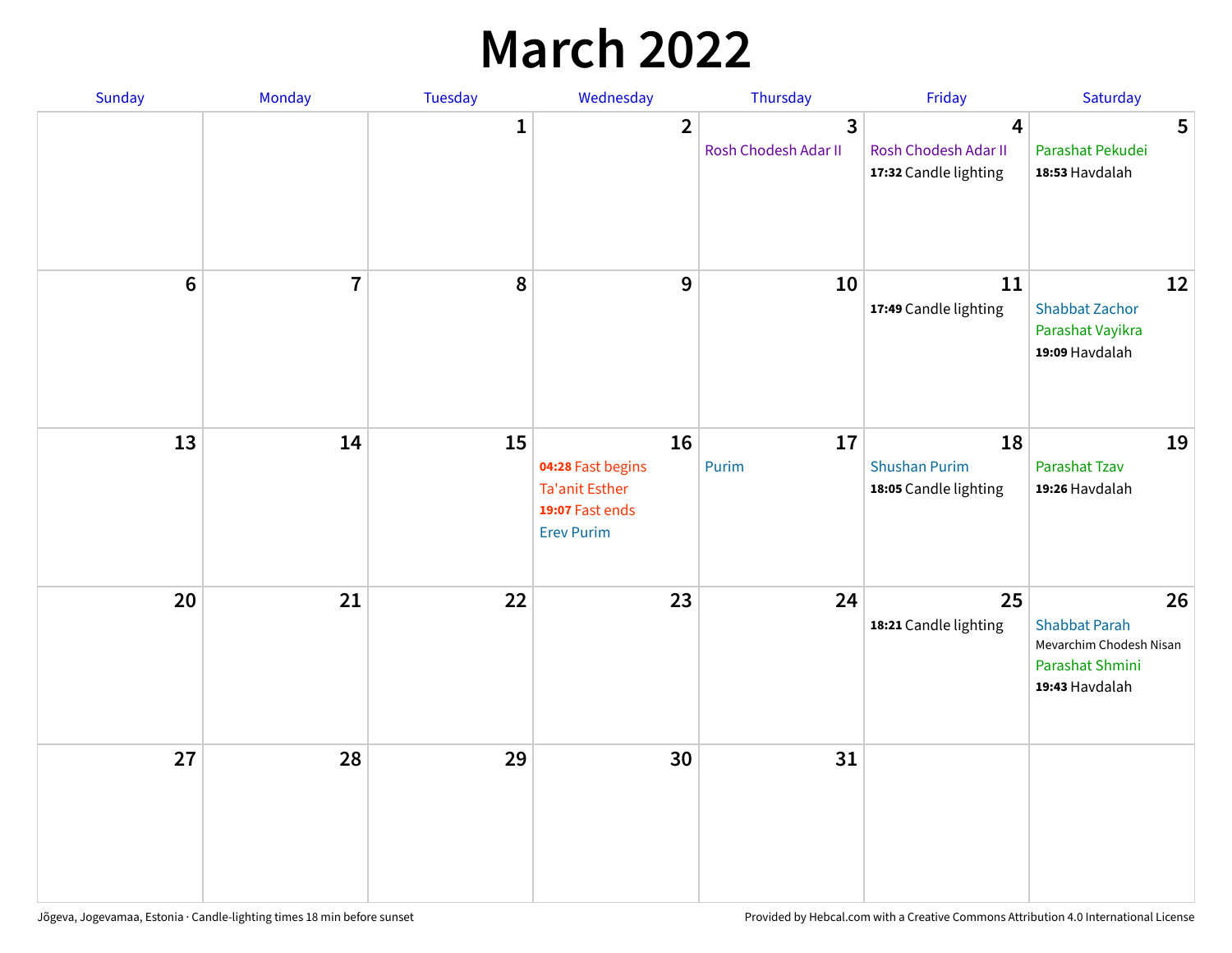## **April 2022**

| <b>Sunday</b>                            | Monday                  | <b>Tuesday</b>         | Wednesday             | Thursday                                        | Friday                                                                                            | Saturday                                                                                                     |
|------------------------------------------|-------------------------|------------------------|-----------------------|-------------------------------------------------|---------------------------------------------------------------------------------------------------|--------------------------------------------------------------------------------------------------------------|
|                                          |                         |                        |                       |                                                 | 1<br>19:38 Candle lighting                                                                        | $\overline{2}$<br><b>Shabbat HaChodesh</b><br><b>Rosh Chodesh Nisan</b><br>Parashat Tazria<br>21:01 Havdalah |
| 3                                        | 4                       | 5                      | $6\phantom{1}$        | $\overline{7}$                                  | 8<br>19:54 Candle lighting                                                                        | 9<br><b>Shabbat HaGadol</b><br>Parashat Metzora<br>21:19 Havdalah                                            |
| 10                                       | 11<br>Yom HaAliyah      | 12                     | 13                    | 14                                              | 15<br>03:33 Fast begins<br><b>Ta'anit Bechorot</b><br><b>Erev Pesach</b><br>20:10 Candle lighting | 16<br>Pesach I<br>21:39 Candle lighting                                                                      |
| 17<br><b>Pesach II</b><br>21:41 Havdalah | 18<br>Pesach III (CH"M) | 19<br>Pesach IV (CH"M) | 20<br>Pesach V (CH"M) | 21<br>Pesach VI (CH"M)<br>20:24 Candle lighting | 22<br><b>Pesach VII</b><br>20:26 Candle lighting                                                  | 23<br><b>Pesach VIII</b><br>21:59 Havdalah                                                                   |
| 24                                       | 25                      | 26                     | 27                    | 28<br>Yom HaShoah                               | 29<br>20:43 Candle lighting                                                                       | 30<br>Mevarchim Chodesh Iyyar<br>Parashat Achrei Mot<br>22:21 Havdalah                                       |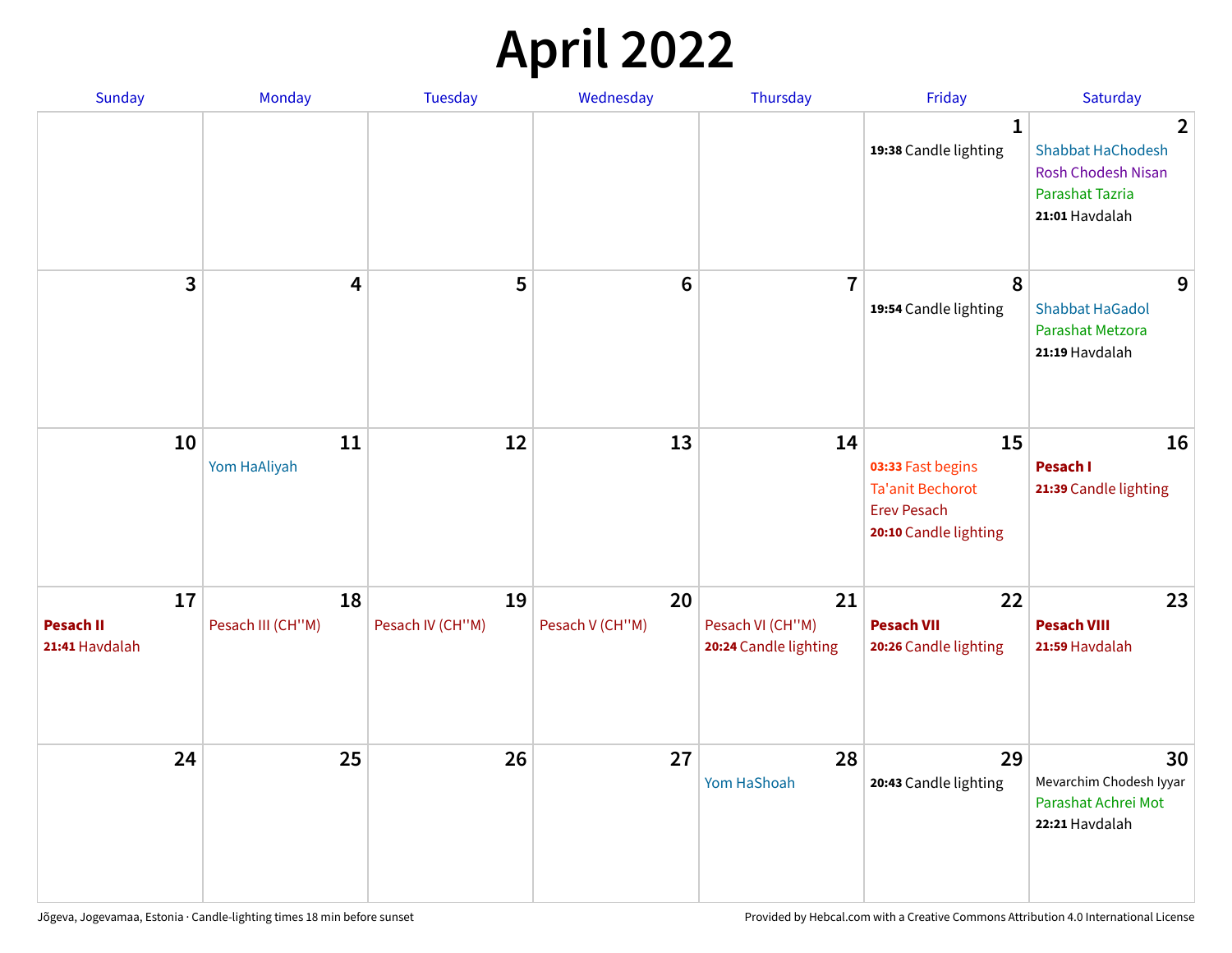## **May 2022**

| Sunday                             | Monday                               | Tuesday                         | Wednesday          | Thursday            | Friday                                   | Saturday                                                               |
|------------------------------------|--------------------------------------|---------------------------------|--------------------|---------------------|------------------------------------------|------------------------------------------------------------------------|
| $\mathbf{1}$<br>Rosh Chodesh Iyyar | $\overline{2}$<br>Rosh Chodesh Iyyar | 3                               | 4<br>Yom HaZikaron | 5<br>Yom HaAtzma'ut | $6\phantom{1}6$<br>20:59 Candle lighting | $\overline{7}$<br>Parashat Kedoshim<br>22:44 Havdalah                  |
| $\pmb{8}$                          | $\mathbf{9}$                         | 10                              | 11                 | 12                  | 13<br>21:14 Candle lighting              | 14<br><b>Parashat Emor</b><br>23:08 Havdalah                           |
| 15<br>Pesach Sheni                 | 16                                   | 17                              | 18                 | 19<br>Lag BaOmer    | 20<br>21:29 Candle lighting              | 21<br>Parashat Behar<br>23:35 Havdalah                                 |
| 22                                 | 23                                   | 24                              | 25                 | 26                  | 27<br>21:43 Candle lighting              | 28<br>Mevarchim Chodesh Sivan<br>Parashat Bechukotai<br>00:05 Havdalah |
| 29<br>Yom Yerushalayim             | 30                                   | 31<br><b>Rosh Chodesh Sivan</b> |                    |                     |                                          |                                                                        |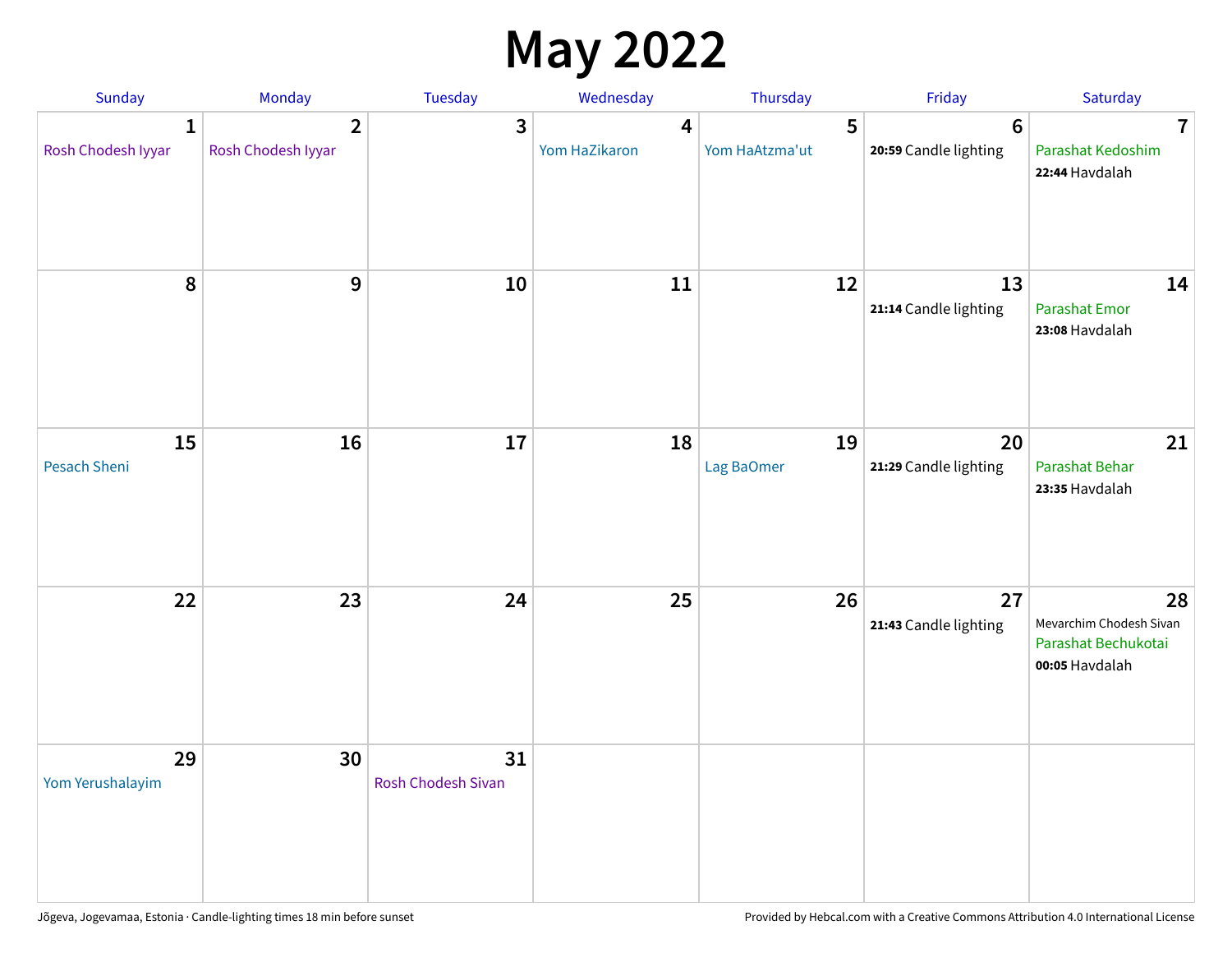#### **June 2022**

| Sunday                                         | Monday                                                | Tuesday        | Wednesday                       | Thursday                 | Friday                      | Saturday                                                               |
|------------------------------------------------|-------------------------------------------------------|----------------|---------------------------------|--------------------------|-----------------------------|------------------------------------------------------------------------|
|                                                |                                                       |                | 1                               | $\overline{2}$           | 3<br>21:55 Candle lighting  | 4<br><b>Erev Shavuot</b><br>Parashat Bamidbar<br>00:42 Candle lighting |
| 5<br><b>Shavuot I</b><br>00:50 Candle lighting | $6\phantom{1}$<br><b>Shavuot II</b><br>01:02 Havdalah | $\overline{7}$ | 8                               | 9                        | 10<br>22:04 Candle lighting | 11<br><b>Parashat Nasso</b>                                            |
| 12                                             | 13                                                    | 14             | 15                              | 16                       | 17<br>22:09 Candle lighting | 18<br>Parashat Beha'alotcha                                            |
| 19                                             | 20                                                    | 21             | 22                              | 23                       | 24<br>22:11 Candle lighting | 25<br>Mevarchim Chodesh Tamuz<br>Parashat Sh'lach                      |
| 26                                             | 27                                                    | 28             | 29<br><b>Rosh Chodesh Tamuz</b> | 30<br>Rosh Chodesh Tamuz |                             |                                                                        |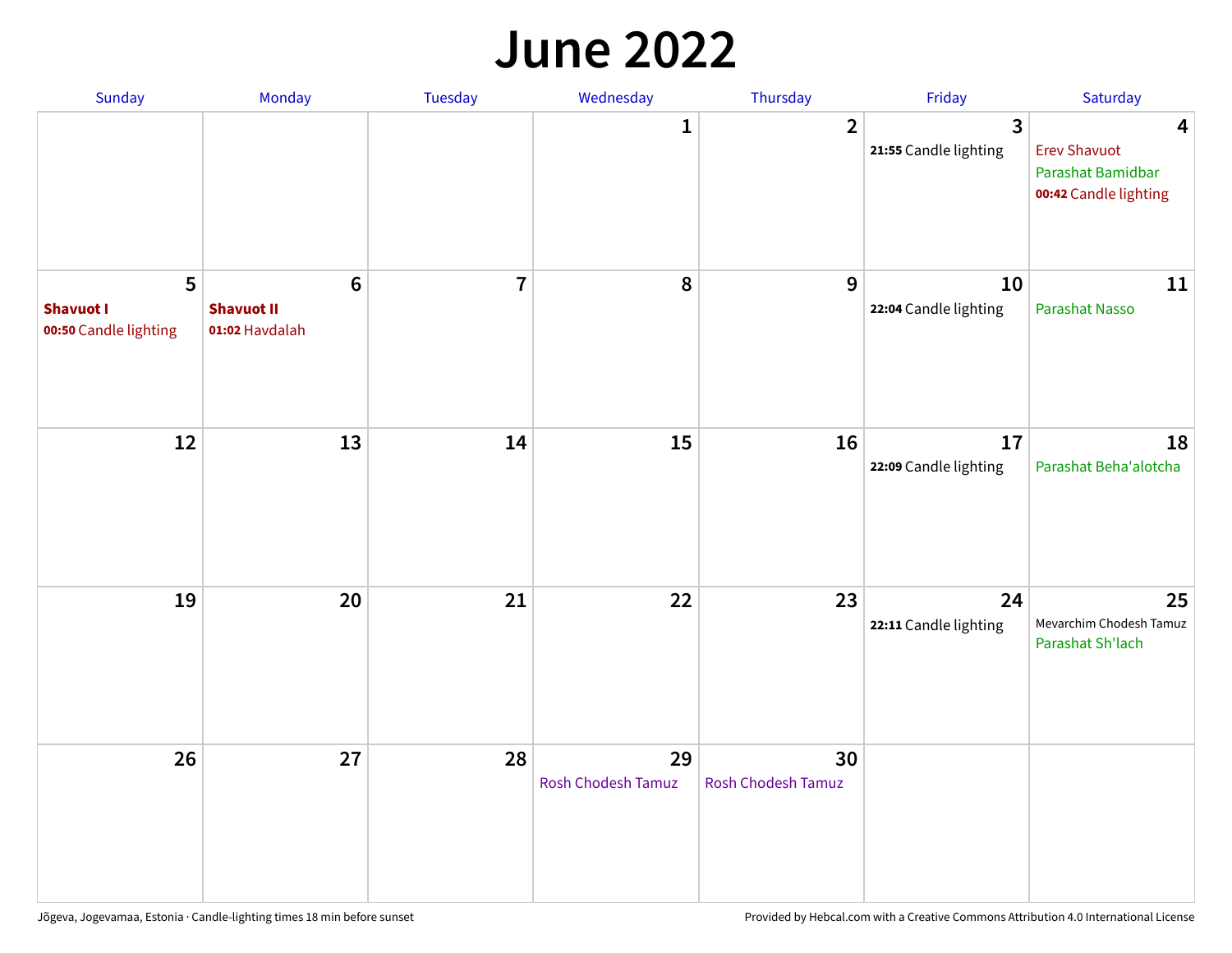## **July 2022**

| Sunday                                      | Monday                  | Tuesday | Wednesday | Thursday       | Friday                                         | Saturday                                                                |
|---------------------------------------------|-------------------------|---------|-----------|----------------|------------------------------------------------|-------------------------------------------------------------------------|
|                                             |                         |         |           |                | $\mathbf{1}$<br>22:08 Candle lighting          | $\overline{2}$<br>Parashat Korach                                       |
| $\mathbf{3}$                                | $\overline{\mathbf{4}}$ | 5       | $\bf 6$   | $\overline{7}$ | $\boldsymbol{8}$<br>22:02 Candle lighting      | 9<br><b>Parashat Chukat</b><br>00:37 Havdalah                           |
| 10                                          | 11                      | 12      | 13        | 14             | 15<br>21:52 Candle lighting                    | 16<br>Parashat Balak<br>00:05 Havdalah                                  |
| 17<br><b>Tzom Tammuz</b><br>23:32 Fast ends | 18                      | 19      | 20        | 21             | 22<br>21:40 Candle lighting                    | 23<br>Mevarchim Chodesh Av<br><b>Parashat Pinchas</b><br>23:38 Havdalah |
| 24                                          | 25                      | 26      | 27        | 28             | 29<br>Rosh Chodesh Av<br>21:26 Candle lighting | 30<br>Parashat Matot-Masei<br>23:12 Havdalah                            |
| 31                                          |                         |         |           |                |                                                |                                                                         |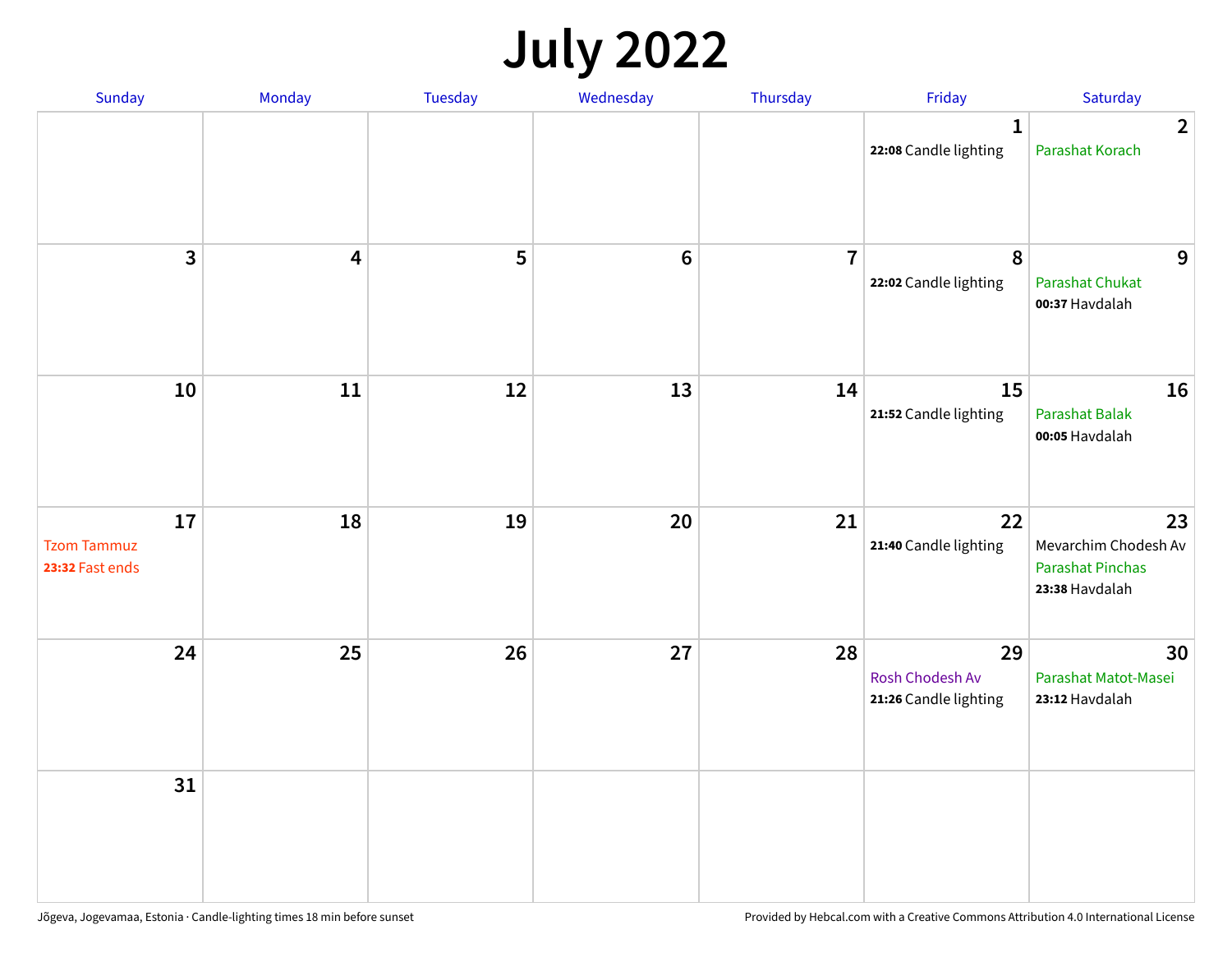## **August 2022**

| Sunday                                                      | Monday       | <b>Tuesday</b> | Wednesday | Thursday | Friday                                 | Saturday                                                                                                                       |
|-------------------------------------------------------------|--------------|----------------|-----------|----------|----------------------------------------|--------------------------------------------------------------------------------------------------------------------------------|
|                                                             | $\mathbf{1}$ | $\overline{2}$ | 3         | 4        | 5<br>21:09 Candle lighting             | $6\phantom{1}6$<br><b>Shabbat Chazon</b><br>21:25 Fast begins<br>Erev Tish'a B'Av<br><b>Parashat Devarim</b><br>22:48 Havdalah |
| $\overline{7}$<br>Tish'a B'Av (observed)<br>22:27 Fast ends | 8            | 9              | 10        | 11       | 12<br>Tu B'Av<br>20:52 Candle lighting | 13<br><b>Shabbat Nachamu</b><br>Parashat Vaetchanan<br>22:23 Havdalah                                                          |
| 14                                                          | 15           | 16             | 17        | 18       | 19<br>20:33 Candle lighting            | 20<br>Mevarchim Chodesh Elul<br><b>Parashat Eikev</b><br>22:00 Havdalah                                                        |
| 21                                                          | 22           | 23             | 24        | 25       | 26<br>20:14 Candle lighting            | 27<br><b>Rosh Chodesh Elul</b><br>Parashat Re'eh<br>21:37 Havdalah                                                             |
| 28<br>Rosh Hashana LaBehemot<br><b>Rosh Chodesh Elul</b>    | 29           | 30             | 31        |          |                                        |                                                                                                                                |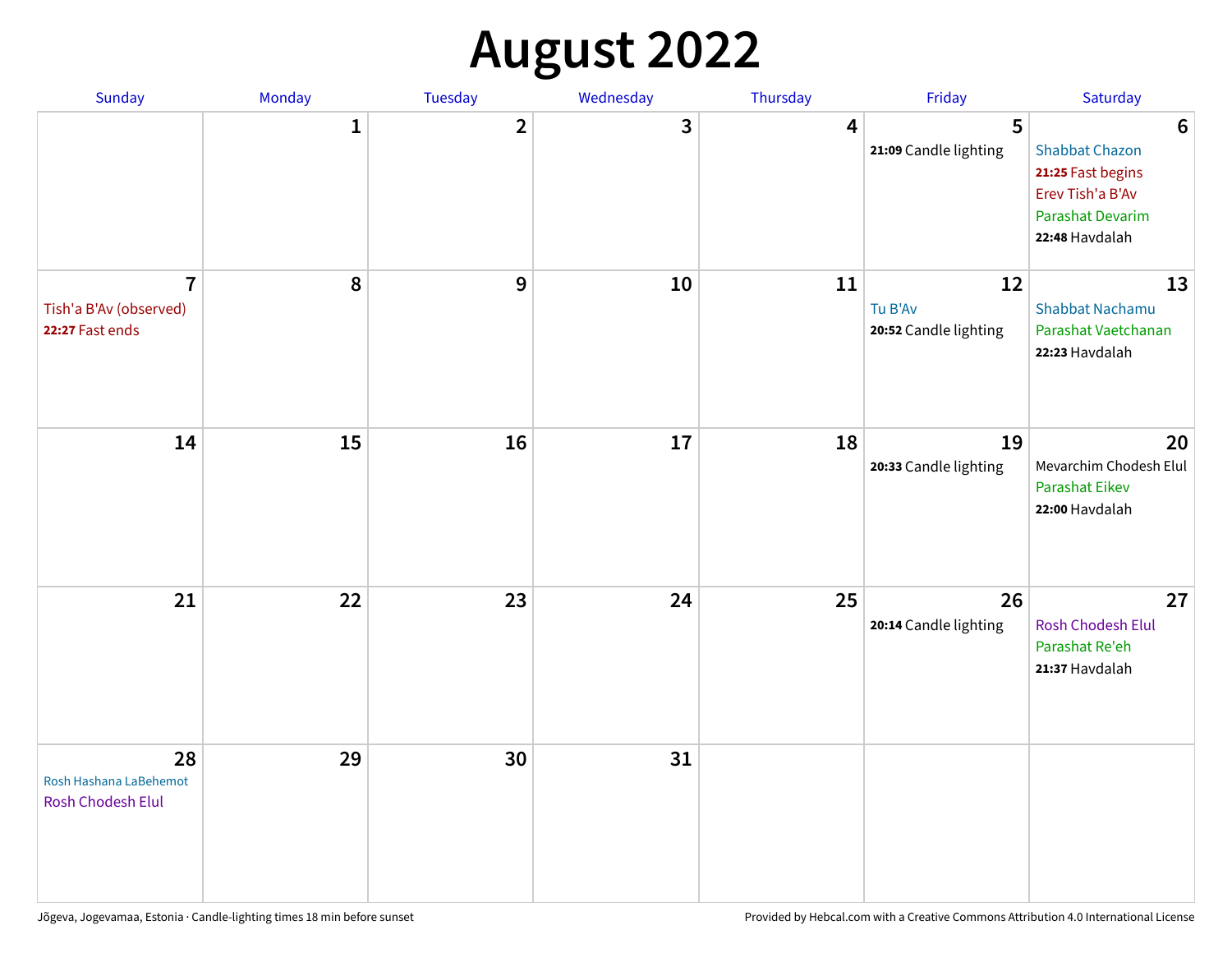## **September 2022**

| Sunday                                           | Monday                                           | Tuesday                                        | Wednesday                                                          | Thursday     | Friday                                  | Saturday                                                  |
|--------------------------------------------------|--------------------------------------------------|------------------------------------------------|--------------------------------------------------------------------|--------------|-----------------------------------------|-----------------------------------------------------------|
|                                                  |                                                  |                                                |                                                                    | $\mathbf{1}$ | $\overline{2}$<br>19:54 Candle lighting | 3<br><b>Parashat Shoftim</b><br>21:14 Havdalah            |
| $\overline{\mathbf{4}}$                          | 5                                                | $6\phantom{1}6$                                | $\overline{7}$                                                     | 8            | 9<br>19:34 Candle lighting              | 10<br>Parashat Ki Teitzei<br>20:51 Havdalah               |
| $11\,$                                           | 12                                               | 13                                             | 14                                                                 | 15           | 16<br>19:13 Candle lighting             | 17<br>Leil Selichot<br>Parashat Ki Tavo<br>20:29 Havdalah |
| 18                                               | 19                                               | 20                                             | 21                                                                 | 22           | 23<br>18:53 Candle lighting             | 24<br>Parashat Nitzavim<br>20:08 Havdalah                 |
| 25<br>Erev Rosh Hashana<br>18:47 Candle lighting | 26<br>Rosh Hashana 5783<br>20:02 Candle lighting | 27<br><b>Rosh Hashana II</b><br>19:59 Havdalah | 28<br>05:11 Fast begins<br><b>Tzom Gedaliah</b><br>19:45 Fast ends | 29           | 30<br>18:33 Candle lighting             |                                                           |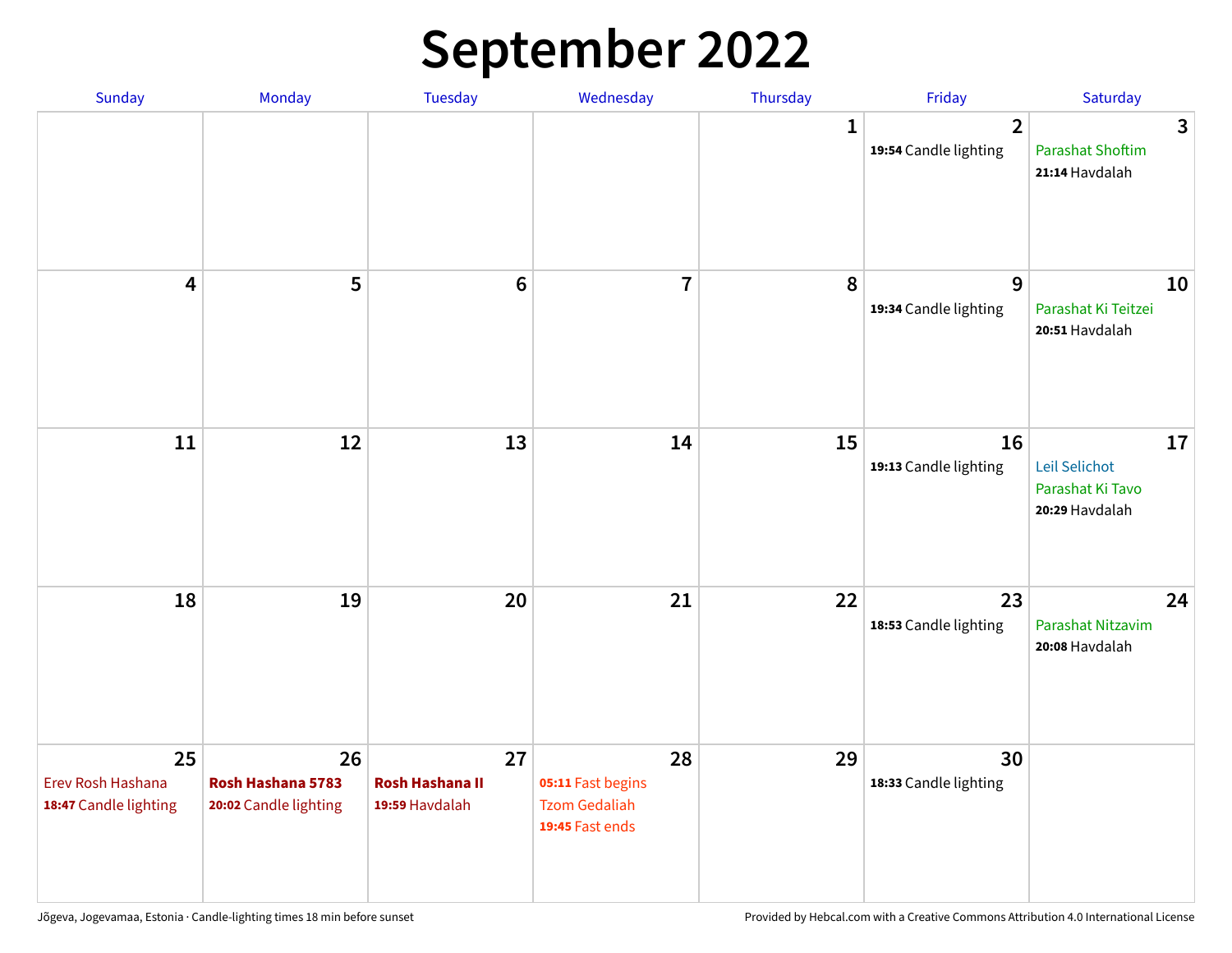## **October 2022**

| <b>Sunday</b>                                            | Monday                                               | <b>Tuesday</b>                                       | Wednesday                                | Thursday               | Friday                                         | Saturday                                                                     |
|----------------------------------------------------------|------------------------------------------------------|------------------------------------------------------|------------------------------------------|------------------------|------------------------------------------------|------------------------------------------------------------------------------|
|                                                          |                                                      |                                                      |                                          |                        |                                                | $\mathbf{1}$<br><b>Shabbat Shuva</b><br>Parashat Vayeilech<br>19:47 Havdalah |
| $\overline{2}$                                           | $\mathbf{3}$                                         | 4<br><b>Erev Yom Kippur</b><br>18:21 Candle lighting | 5<br><b>Yom Kippur</b><br>19:36 Havdalah | 6                      | $\overline{7}$<br>18:13 Candle lighting        | 8<br>Parashat Ha'Azinu<br>19:28 Havdalah                                     |
| 9<br><b>Erev Sukkot</b><br>18:07 Candle lighting         | 10<br><b>Sukkot I</b><br>19:22 Candle lighting       | 11<br><b>Sukkot II</b><br>19:19 Havdalah             | 12<br>Sukkot III (CH"M)                  | 13<br>Sukkot IV (CH"M) | 14<br>Sukkot V (CH"M)<br>17:53 Candle lighting | 15<br>Sukkot VI (CH"M)<br>19:09 Havdalah                                     |
| 16<br>Sukkot VII (Hoshana Raba)<br>17:47 Candle lighting | 17<br><b>Shmini Atzeret</b><br>19:03 Candle lighting | 18<br><b>Simchat Torah</b><br>19:01 Havdalah         | 19                                       | 20                     | 21<br>17:34 Candle lighting                    | 22<br>Mevarchim Chodesh Cheshvan<br>Parashat Bereshit<br>18:51 Havdalah      |
| 23                                                       | 24                                                   | 25<br>Rosh Chodesh Cheshvan                          | 26<br>Rosh Chodesh Cheshvan              | 27                     | 28<br>17:16 Candle lighting                    | 29<br><b>Parashat Noach</b><br>18:34 Havdalah                                |
| 30                                                       | 31                                                   |                                                      |                                          |                        |                                                |                                                                              |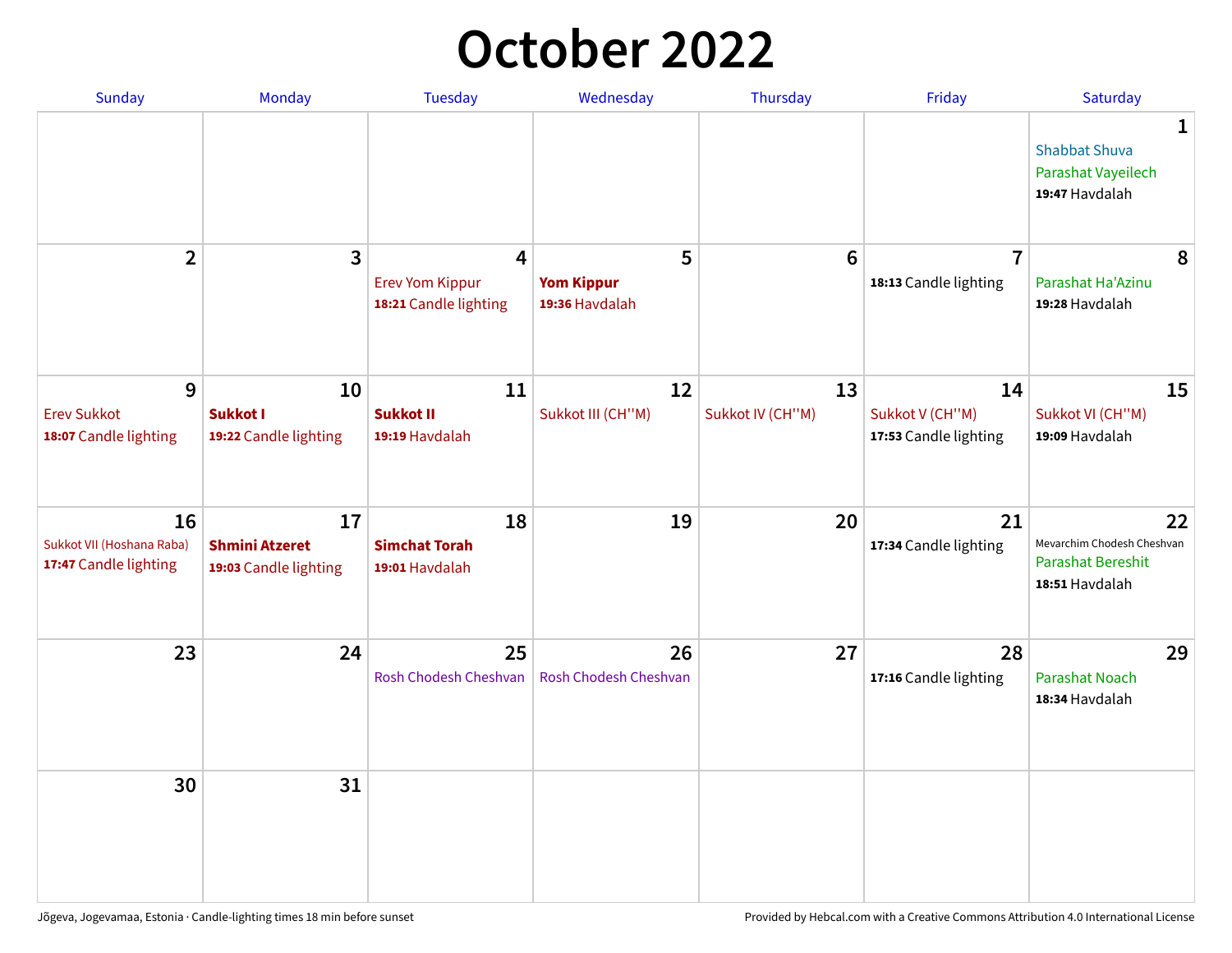#### **November 2022**

| Sunday         | Monday         | Tuesday                             | Wednesday               | Thursday                  | Friday                                             | Saturday                                                                 |
|----------------|----------------|-------------------------------------|-------------------------|---------------------------|----------------------------------------------------|--------------------------------------------------------------------------|
|                |                | 1<br>Yom HaAliyah School Observance | $\overline{\mathbf{2}}$ | $\mathbf{3}$              | $\overline{\mathbf{4}}$<br>15:58 Candle lighting   | 5<br>Parashat Lech-Lecha<br>17:19 Havdalah                               |
| $6\phantom{1}$ | $\overline{7}$ | 8                                   | $\boldsymbol{9}$        | 10                        | 11<br>15:42 Candle lighting                        | 12<br>Parashat Vayera<br>17:05 Havdalah                                  |
| 13             | 14             | 15                                  | 16                      | 17                        | 18<br>15:28 Candle lighting                        | 19<br>Mevarchim Chodesh Kislev<br>Parashat Chayei Sara<br>16:54 Havdalah |
| 20             | 21             | 22                                  | 23<br>Sigd              | 24<br>Rosh Chodesh Kislev | 25<br>Rosh Chodesh Kislev<br>15:17 Candle lighting | 26<br><b>Parashat Toldot</b><br>16:45 Havdalah                           |
| 27             | 28             | 29                                  | 30                      |                           |                                                    |                                                                          |